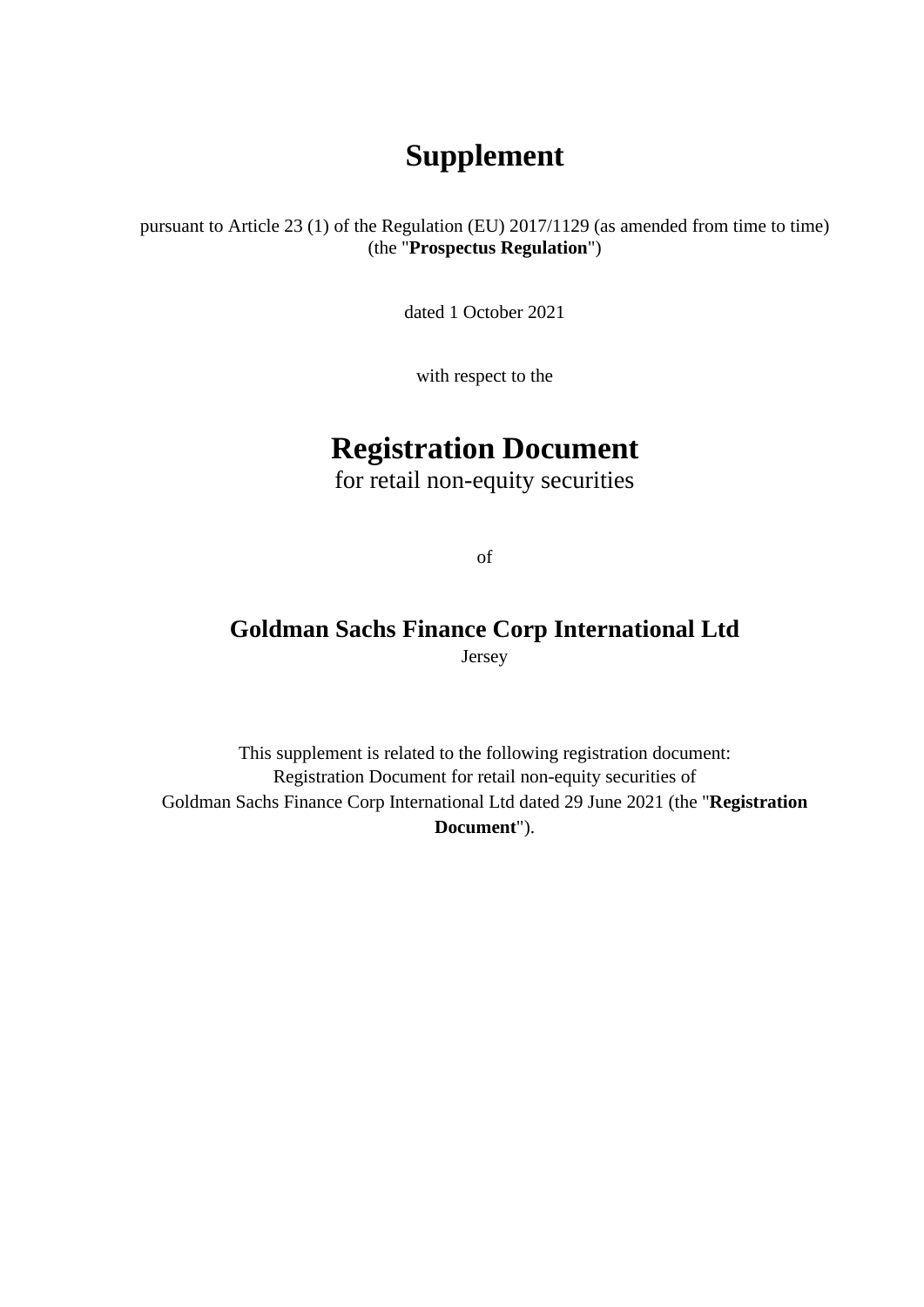The significant new factor resulting in this supplement (the "**Supplement**") is the publication of the unaudited semiannual financial statements of Goldman Sachs Finance Corp International Ltd for the period ended 30 June 2021 for the first half of the financial year 2021 on 29 September 2021.

Due to this Supplement the information contained in the Registration Document shall be supplemented as follows:

*1. In the Registration Document the second paragraph under "IV. Trend information" in the section "C. Information about Goldman Sachs Finance Corp International Ltd" on page 12 shall be replaced as follows:* 

"Since the end of the last financial period for which financial information has been published (30 June 2021), there has been no significant change in the financial performance of GSFCI."

*2. In the Registration Document after the first paragraph of subsection "3. Auditing of historical financial information" under "VI. Financial information concerning GSFCI's assets and liabilities, financial position and profit and losses" of section "C. Information about Goldman Sachs Finance Corp International Ltd" on page 14 the following paragraph shall be added:*

"The financial information of GSFCI for the first half of the financial year 2021 has not been audited."

*3. In the Registration Document subsection "5. Significant change in GSFCI's financial position" under "VI. Financial Information concerning GSFCI's assets and liabilities, financial position and profit and losses" of section "C. Information about Goldman Sachs Finance Corp International Ltd" on page 14 shall be replaced as follows:* 

### "**5. Significant change in GSFCI's financial position**

There has been no significant change in the financial position of GSFCI since 30 June 2021."

*4. In the Registration Document the subsection "6. Statements in relation to prospects, financial performance or financial position" under "VI. Financial Information concerning GSFCI's assets and liabilities, financial position and profit and losses" of section "C. Information about Goldman Sachs Finance Corp International Ltd" on page 15 shall be replaced as follows:* 

### "**6. Unaudited interim financial statements for the period ended 30 June 2021**

The financial information of GSFCI for the first half of the financial year 2021 ("**GSFCI's Half-yearly Financial Report 2021**") is incorporated by reference pursuant to Article 19 of the Prospectus Regulation (detailed information about the pages in the financial statements can be found in section "IX. Information incorporated by reference").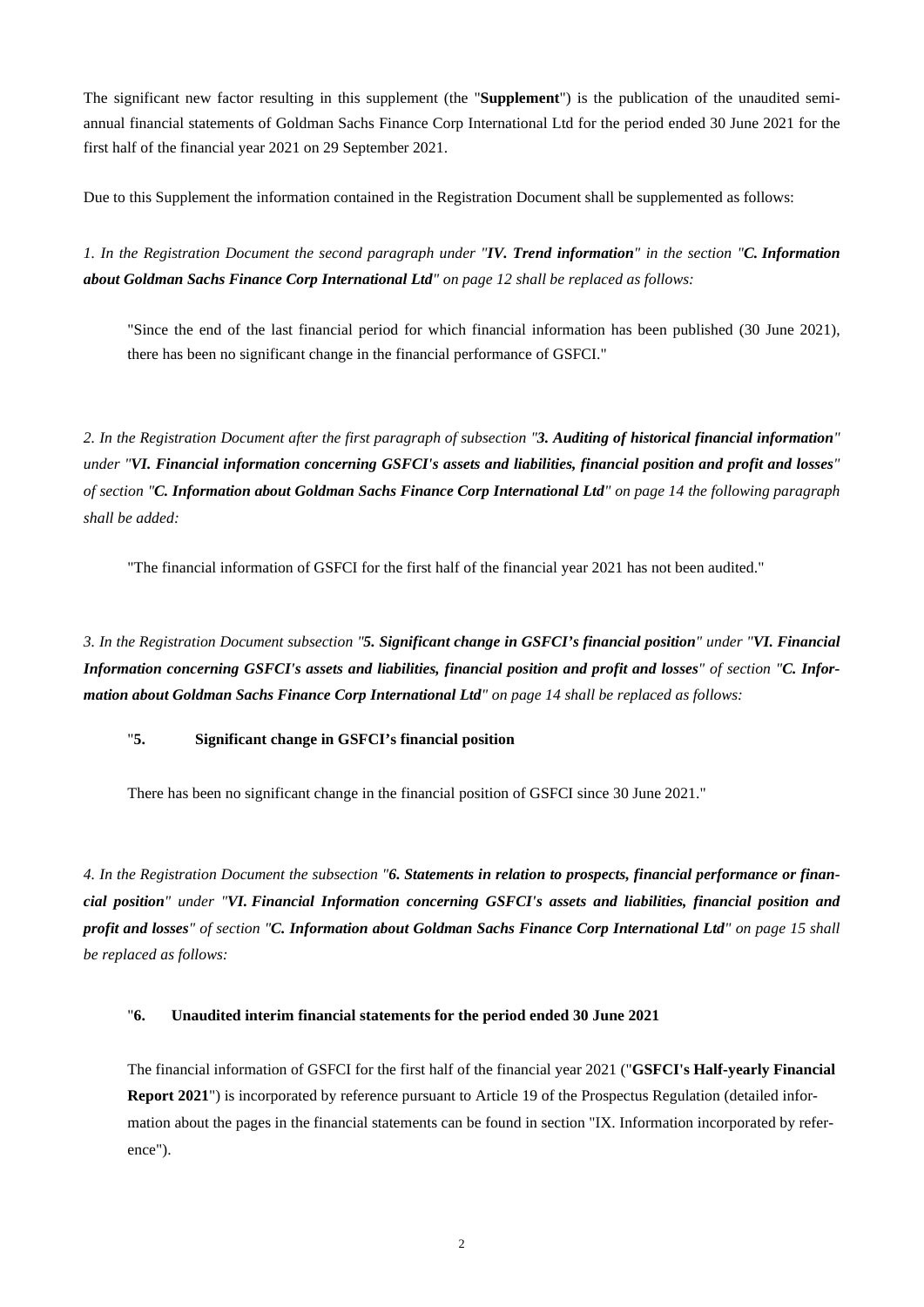#### **7. Statements in relation to prospects, financial performance or financial position**

In this Registration Document, where GSFCI makes statements that "there has been no material adverse change in the prospects", "there has been no significant change in the financial performance" and "no significant change in the financial position" of GSFCI, references in these statements to the "prospects", "financial performance" and "financial position" of GSFCI are specifically to the respective ability of GSFCI to meet its full payment obligations under the Securities in a timely manner. Material information about GSFCI's prospects, financial performance and financial position is included in the GSFCI's Half-yearly Financial Report 2021, GSFCI Annual Report 2020 and the GSFCI Annual Report 2019, which are incorporated by reference pursuant to Article 19 of the Prospectus Regulation into this Registration Document (detailed information about the pages in the financial statements can be found in section "IX. Information incorporated by reference")."

*5. In the Registration Document under "VIII. Documents available" in section "C. Information about Goldman Sachs Finance Corp International Ltd" on page 15 et seq. the following point shall be added at the end of the list:* 

["-](http://-/) GSFCI's Half-yearly Financial Report 2021: [https://www.goldmansachs.com/investor](https://www.goldmansachs.com/investor-relations/financials/subsidiary-financial-info/gsfci/2021/gsfci-30-june-2021-financial-statements.pdf)[relations/financials/subsidiary-financial-info/gsfci/2021/gsfci-30-june-2021-financial-statements.pdf."](https://www.goldmansachs.com/investor-relations/financials/subsidiary-financial-info/gsfci/2021/gsfci-30-june-2021-financial-statements.pdf) 

*6. In the Registration Document at the end of the list in subsection "1. Documents" under "IX. Information Incorporated by reference" of section "C. Information about Goldman Sachs Finance Corp International Ltd" on page 16 the following point shall be added:* 

["-](http://-/) GSFCI's Half-yearly Financial Report 2021"

*7. In the Registration Document at the end of the list in subsection "2. Information" under "IX. Information Incorporated by reference" of section "C. Information about Goldman Sachs Finance Corp International Ltd" on pages 16 et seq. the following rows shall be added:* 

| "                                                |                                                                                                |            |
|--------------------------------------------------|------------------------------------------------------------------------------------------------|------------|
| <b>GSFCI's Half-yearly Financial Report 2021</b> |                                                                                                |            |
| <b>Management Report</b>                         | pages $3 - 4$<br>(except for section Principal<br><i>Risks and Uncertainties</i> on<br>page 4) | VI.7. / 15 |
| Income Statement                                 | page 5                                                                                         | VI.7. / 15 |
| Statement of Comprehensive Income                | page 5                                                                                         | VI.7. / 15 |
| <b>Balance Sheet</b>                             | page 6                                                                                         | VI.7. / 15 |
| Statement of Changes in Equity                   | page 7                                                                                         | VI.7. / 15 |
| <b>Statement of Cash Flows</b>                   | page 7                                                                                         | VI.7. / 15 |
| Notes to the Financial Statements                | pages 8 - 14                                                                                   | VI.7. / 15 |
|                                                  |                                                                                                |            |

"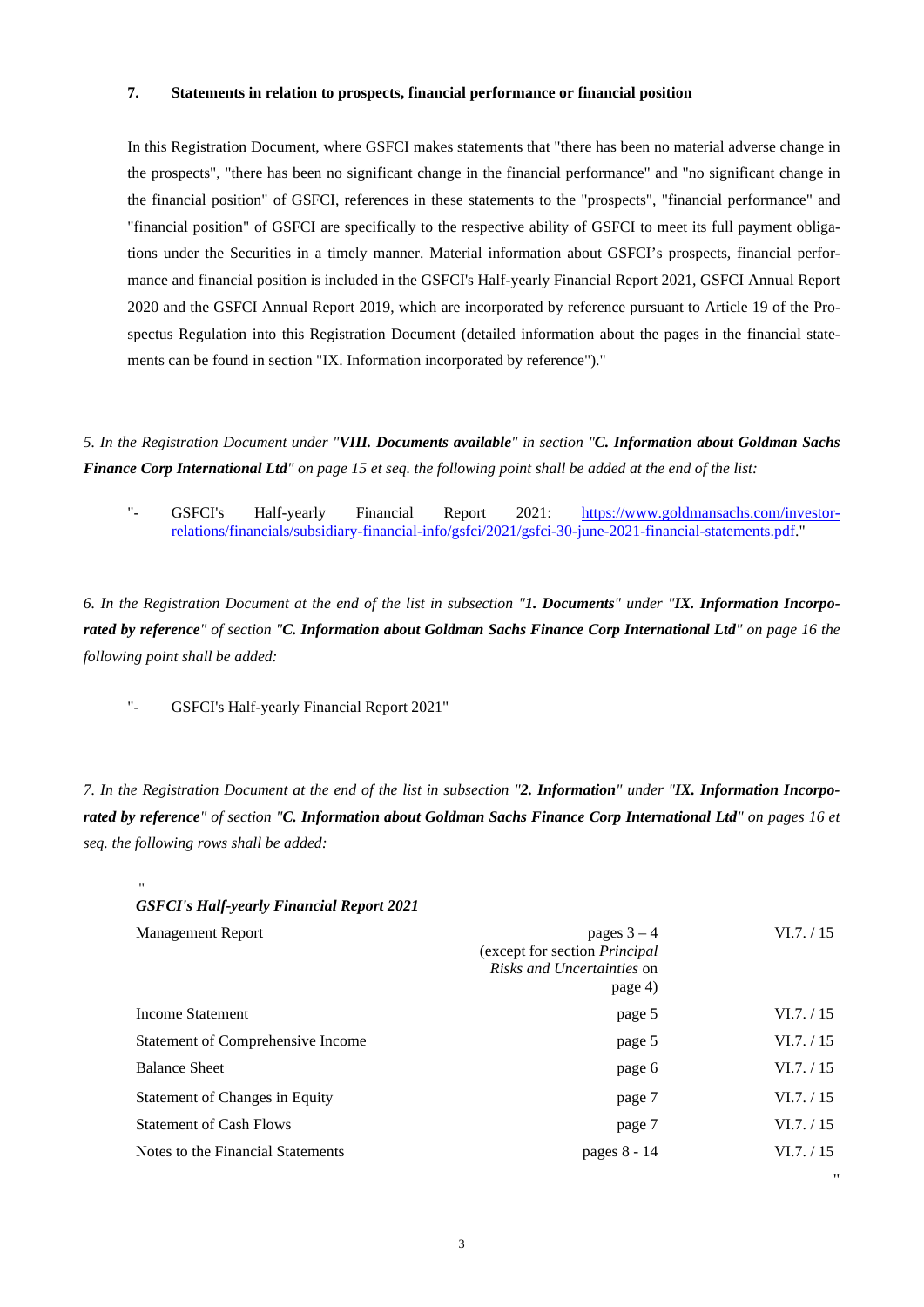*8. In the Registration Document at the end of subsection "2. Information" under "IX. Information Incorporated by reference" of section "C. Information about Goldman Sachs Finance Corp International Ltd" on pages 16 et seq. the following paragraph shall be added:* 

"The GSFCI's Half-yearly Financial Report 2021 has been published on the website <https://www.goldmansachs.com/investor-relations/financials/index.html> and can be downloaded under the following link [https://www.goldmansachs.com/investor-relations/financials/subsidiary-financial](https://www.goldmansachs.com/investor-relations/financials/subsidiary-financial-info/gsfci/2021/gsfci-30-june-2021-financial-statements.pdf)[info/gsfci/2021/gsfci-30-june-2021-financial-statements.pdf](https://www.goldmansachs.com/investor-relations/financials/subsidiary-financial-info/gsfci/2021/gsfci-30-june-2021-financial-statements.pdf)."